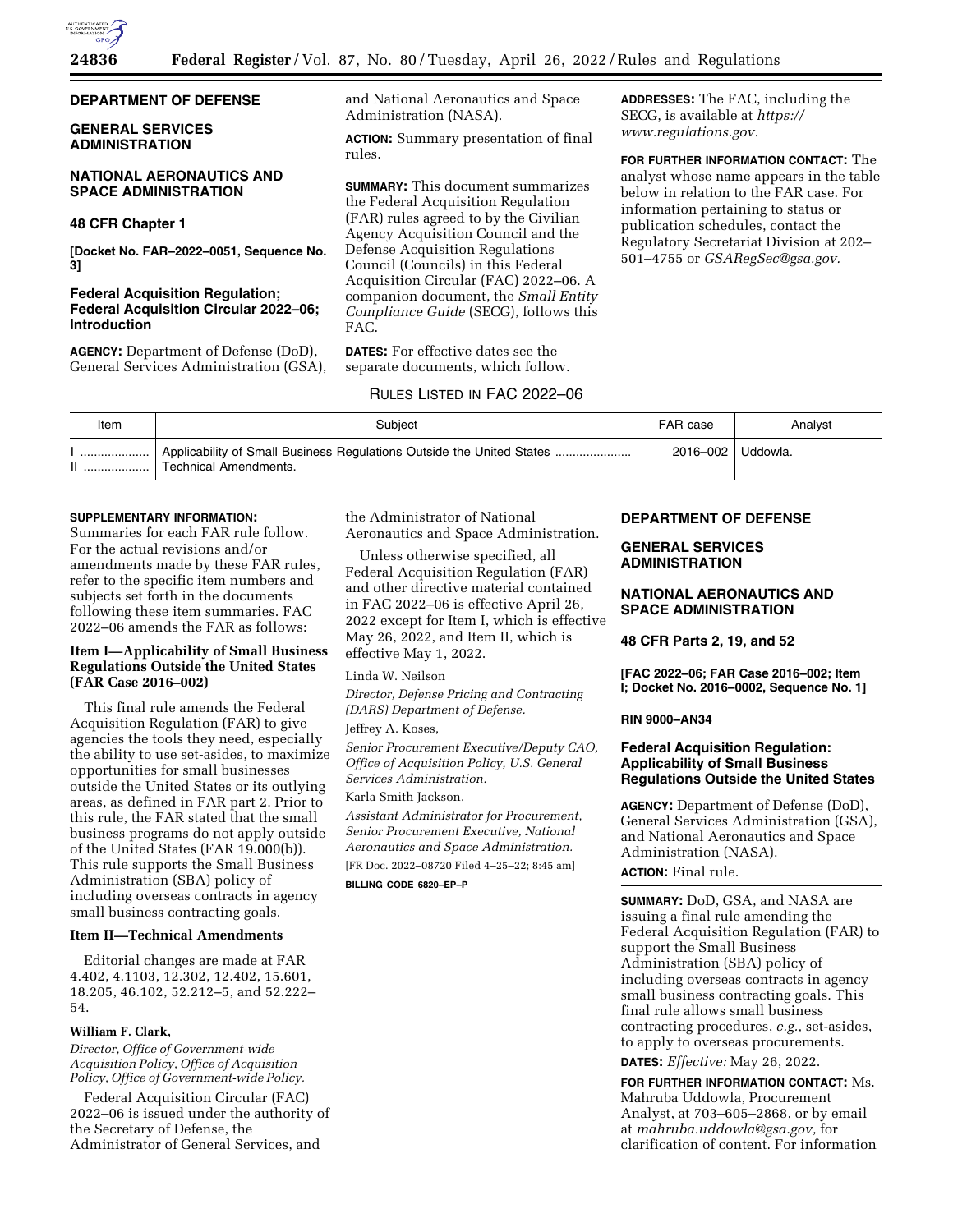pertaining to status or publication schedules, contact the Regulatory Secretariat Division at 202–501–4755 or *[GSARegSec@gsa.gov.](mailto:GSARegSec@gsa.gov)* Please cite FAC 2022–06, FAR Case 2016–002.

#### **SUPPLEMENTARY INFORMATION:**

#### **I. Background**

DoD, GSA, and NASA published a proposed rule at 84 FR 39793 on August 12, 2019, to support SBA's policy of including overseas contracts in agency small business contracting goals by allowing small business contracting procedures, *e.g.,* set-asides, to apply to overseas procurements (*i.e.,*  procurements outside the United States and its outlying areas), which is expected to expand overseas opportunities for small business concerns. Twenty-six respondents submitted comments on the proposed rule.

### **II. Discussion and Analysis**

The Civilian Agency Acquisition Council and the Defense Acquisition Regulations Council (the Councils) reviewed the public comments in the development of the final rule. A discussion of the comments received and any changes made to the rule as a result of the public comments are provided as follows:

## *A. Summary of Significant Changes From the Proposed Rule*

This final rule makes conforming changes to FAR solicitation provisions 52.204–8, Annual Representations and Certifications, and 52.212–3, Offeror Representations and Certifications— Commercial Products and Commercial Services. These changes are required to resolve conflicts between these provisions and the changes in the proposed rule to the prescriptions at FAR 19.309.

#### *B. Analysis of Public Comments*

#### 1. Support for the Rule

*Comment:* Multiple respondents expressed their support for the rule.

*Response:* The Councils acknowledge the respondents' support for the rule.

#### 2. Opposition to the Rule

*Comment:* A few respondents expressed their opposition to the rule.

*Response:* The Councils acknowledge the respondents' opposition to the rule. The Councils have taken into consideration all of the public comments in the development of this final rule.

3. Legal Concerns Regarding Overseas Application of the Small Business Act

*Comment:* One respondent stated that the Small Business Act must show an affirmative intent to apply overseas and reconcile conflicts of law, otherwise the statute is meant to apply only within the territorial jurisdiction of the United States. The respondent further stated the Small Business Act is silent regarding its application overseas and does not account for conflicts of law. A second respondent stated that it has been the position of DoD that the Small Business Act does not apply outside of the United States and its outlying areas. According to the respondent, absent a statement of Congressional intent, the Government Accountability Office (GAO) has deferred to DoD's interpretation of the Small Business Act embodied in FAR 19.000(b) (Latvian Connection Gen. Trading & Constr. LLC, B–408633, 2013 CPD 224, September 8, 2013). The respondent described GAO's deference to DoD's interpretation embodied in the FAR as an example of ''Chevron'' deference, which does not give agencies license to follow statutes to the extent they deem desirable; instead, it is deference to an agency's permissible interpretation of an ambiguous statute. A third respondent noted that the Federal Acquisition Regulatory Council (FAR Council) stated that the change in the proposed rule is being done to be consistent with SBA's own rules. The respondent stated that by revising FAR 19.000(b) to explicitly make application of FAR part 19 ''discretionary'' for overseas contracts, the FAR Council is amending the FAR to continue to conflict with SBA's regulations directly, or at the very least conflict with SBA's stated interpretation of its regulations. This respondent mentioned that SBA's interpretation of the Small Business Act is that the application of the Act overseas is mandatory, not discretionary. The respondent recommended that the FAR Council consult with SBA to ensure the FAR rule, and FAR 19.000(b) in particular, conform to SBA's regulations. Two respondents expressed concern regarding conflicts between this FAR rule and treaties and international agreements. One of the respondents stated the proposed rule did not require the contracting officer to document how they considered international agreements when exercising their discretion. The other respondent indicated that overseas contracting officers will not have the discretion to apply FAR part 19 when international treaties or international agreements require solicitation or award to host

nation sources. According to this respondent, if the proposed rule is adopted, it should be revised to reflect this lack of discretion.

*Response:* In its October 2, 2013, final rule, SBA applied the Small Business Act to overseas acquisitions. The Councils note that, at the time of the GAO's decision in the cited Latvian Connection case, SBA's regulations were silent regarding the application of the Small Business Act outside the United States and its outlying areas. SBA's final rule amended 13 CFR 125.2, which SBA stated was issued in part to clarify its position that the Small Business Act applies ''regardless of the place of performance''.

The Councils proposed to amend the FAR to support SBA's changes to the basis for the Governmentwide small business contracting goals. This rule will allow for application of FAR part 19 overseas and thereby expand opportunities for small business concerns overseas. The Councils are aware that the SBA regulations at 13 CFR 125.2 do not make application of small business set-aside and sole-source authorities discretionary for overseas acquisitions. However, the Councils recognize that overseas acquisitions are subject to international agreements, treaties, local laws, diplomatic and other considerations that are unique to the overseas environment and may limit the Government's ability to apply the small business preferences in FAR part 19 on a mandatory basis. In addition, the Councils believe that policies issued subsequent to the promulgation of SBA's regulations, such as those in Executive Order (E.O.) 14005, Ensuring the Future Is Made in All of America by All of America's Workers, addressing steps to increase reliance on domestic manufacturing, will operate more effectively with a discretionary policy for use of set-asides overseas.

It is not practicable to list in the FAR everything that may affect the decision to set aside an overseas acquisition. Therefore, the Councils are amending the FAR to make the use of part 19 discretionary outside the United States and its outlying areas, so agencies and their contracting officers can consider these factors in the exercise of their discretion. The Councils confirm that SBA representatives participated in the development of both the proposed and final FAR rules and concurred with both the proposed and final FAR rules.

4. Rule Creates Conflicts Within the FAR

*Comment:* Two respondents stated that the proposed rule created conflicts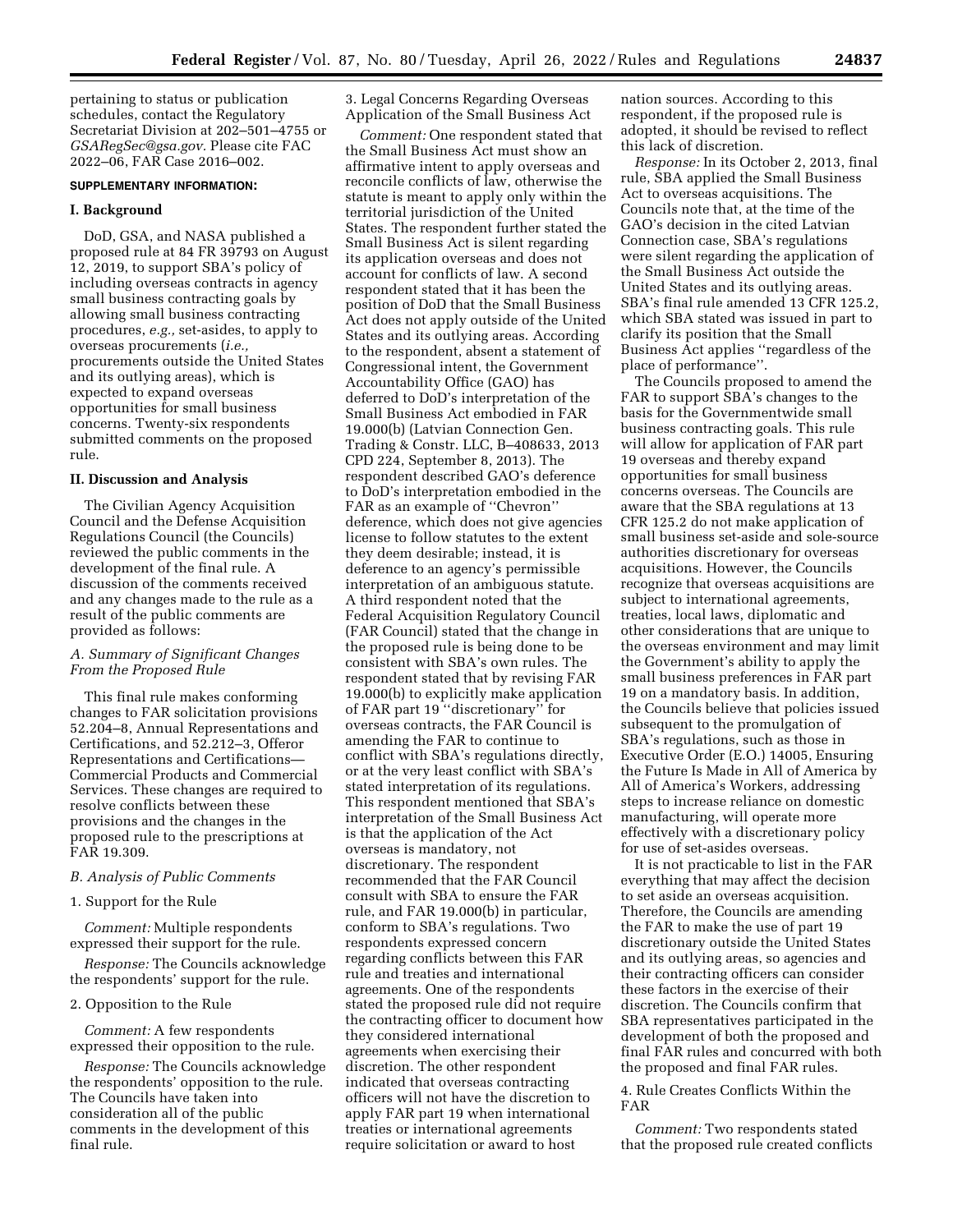within the FAR. The respondents cited the following examples of conflicts:

• The provisions at FAR 52.204–8, Annual Representations and Certifications, and 52.212–3, Offeror Representations and Certifications— Commercial Products and Commercial Services, explicitly provide that small business representations only apply when the resulting contract is to be performed in the United States or its outlying areas. This conflict makes the rule unclear for offerors and contracting officers.

• FAR 19.702(b)(3) and 19.708 do not explicitly require small business subcontracting plans for any contract performed entirely outside the United States or its outlying areas. The respondent believes that it is illogical for an agency to set aside an overseas contract for small business when it is prohibited from requiring small business subcontracting for those same contracts. The respondent points to Defense Federal Acquisition Regulation Supplement (DFARS) clause 252.225– 7002(b), Qualifying Country Sources as Subcontractors, as a further example that complements the FAR's prohibition on requiring a small business subcontracting plan for overseas contract.

• FAR part 25, Foreign Acquisition, is problematic to reconcile with the proposed rule. Specifically, the respondent points to the requirements at FAR 25.802 and DFARS 225.7401 for contracting officers to incorporate relevant requirements of international agreements into solicitations and contracts, while the proposed rule is silent on how contracting officers are to account for international agreements in making their discretionary set-aside decisions.

• It is difficult for a small business to comply with the requirements at FAR 52.219–14, Limitations on Subcontracting, and the ''Balance of Payments'' regulations at DFARS 225.75 (*e.g.,* World Trade Organization Government Procurement Agreement) because each requirement specifies use of certain sources.

*Response:* With regard to the representation provisions, the Councils concur that there is a conflict. Conforming edits have been made to resolve the conflict at FAR 52.204–  $8(c)(1)(xii)$  and (xiii) as well as FAR 52.212–3(c).

With regard to FAR subpart 19.7, the Councils note that FAR 19.702(b) states that small business subcontracting plans are not required for contracts performed entirely overseas, but it does not prohibit use of set-asides for prime

contracts overseas. Therefore, there is no conflict that needs to be resolved.

With regard to FAR 25.802, this final rule provides discretion to contracting officers in making a set-aside decision for overseas acquisitions so they can choose the appropriate acquisition strategy for the location. The discretion provided in the rule will allow contracting officers to avoid possible conflicts between FAR 52.219–14 and other regulations. For further discussion related to international agreements, see the responses to comments under category 9. For further discussion related to the limitations on subcontracting, see the response to comments under category 11.

5. Application of Consolidation and Bundling to Overseas Contracts

*Comment:* Two respondents recommend not revising the definition of ''bundling'' in FAR subpart 2.1, Definitions, to make bundling applicable to a contract that will be awarded and performed entirely outside of the United States. The respondents believe that if the requirements of FAR 7.107–2, Consolidation; 7.107–3, Bundling; and 7.107–4, Substantial bundling, are mandatory for overseas contracts, then: (a) Contracting officers would be required to justify not applying FAR part 19, and (b) this would cause overseas procurement actions involving bundling to be extremely burdensome, time consuming, and unlikely to occur. Therefore, contracting officers should not be required to follow consolidation and bundling procedures for overseas contracts. One of the respondents stated that making bundling requirements applicable to overseas acquisitions is problematic for two reasons. First, such requirements can be inconsistent with acquisition approaches and source restrictions in international agreements, foreign military sales (FMS) letters of offer and acceptance, and other arrangements with foreign partners. Second, agencies regularly use the bundling strategy to make overseas requirements attractive to capable vendors to induce them to enter foreign markets.

*Response:* The Small Business Act does not exempt an agency from justifying its consolidation and bundling of contract requirements based on location of award, location of service performance, or location of supply delivery. The Councils note that the FAR currently applies the consolidation requirements to overseas contracts, which is consistent with the Small Business Act. As such, this rule is not making any changes to the FAR

definition of ''consolidation or consolidated requirement'' at FAR 2.101, Definitions, nor the applicability of FAR 7.107–2, Consolidation. The bundling requirements at FAR 7.107–3, Bundling, and 7.107–4, Substantial bundling, require an agency to make a written determination that such action is necessary and justified, allowing agencies to bundle in certain circumstances. Applying the bundling requirements to overseas contracts requires agencies to provide for maximum practicable participation by small business concerns as contractors. Providing for maximum practicable participation by small business concerns is not the same as mandating the use of set-asides or creating a de facto justification requirement for not applying FAR part 19 to overseas contracts. The respondent's comments on the DoD FMS Program are outside the scope of this case.

### 6. Negative Impacts of the Rule

### a. Higher Prices

*Comment:* Two respondents stated the changes in the proposed rule would negatively impact the taxpayer by driving up prices. One of the respondents believed that foreignowned entities would almost always have better pricing for contracts performed overseas than U.S.-owned small businesses. The other respondent believed the changes would result in higher liabilities, ignorance of the market and environment, and less control over the work.

*Response:* The Councils recognize that overseas contracts are subject to considerations that are unique to the overseas environment, as described in the response to comments under category 3. In acknowledgment of these considerations, this final rule retains the proposed rule text to make the use of FAR part 19 discretionary outside the United States and its outlying areas to allow contracting officers to use the most appropriate acquisition strategy. When the contracting officer is determining whether to set aside the procurement, fair market price, quality, and delivery are some of the factors considered. Any new entrants into overseas markets, whether small or other than small business concerns, will experience the same challenges: Competing with native businesses who know the market, economic conditions, and applicable laws. However, each time U.S. small businesses go through the solicitation process for overseas contracts, they will gain experience and knowledge. By allowing discretionary use of small business procurement rules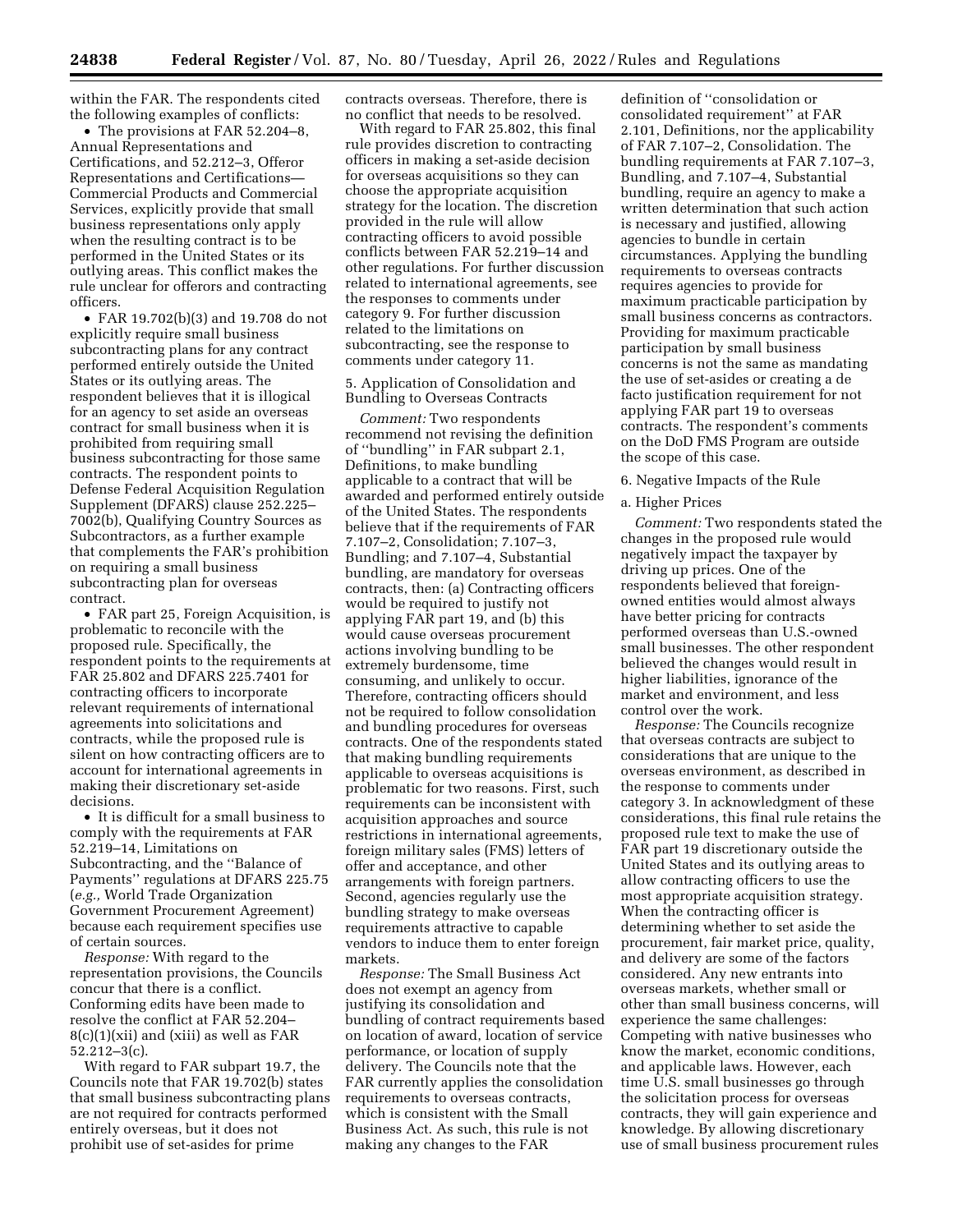for overseas contracts, contracting officers can develop appropriate acquisition strategies to encourage U.S. small businesses to participate and become competitive. Small businesses will win contracts when their proposal or bid demonstrates they can perform the work at the lowest price or based on tradeoffs among price and non-price evaluation factors.

### b. Additional Acquisition Lead Time

*Comment:* One respondent stated that contracting officers must already consider complex sourcing requirements for overseas acquisitions, and adding small business goals and setasides to the process will add to acquisition lead time without adding corresponding value. The respondent noted that nothing currently precludes small businesses from competing for overseas acquisitions.

*Response:* The Councils recognize the complex sourcing requirements for overseas acquisitions. Discretionary use of FAR part 19 for overseas procurements will address an important public policy objective of the Government to enhance the participation of small businesses in overseas Federal acquisition as appropriate.

c. Improper Influence of Government Personnel

*Comment:* One respondent commented that allowing for discretionary authority to set aside overseas procurements may lead to prospective offerors trying to influence Government personnel in favor of setasides or full and open competition in corrupt ways, since there are likely to be very few U.S. small businesses capable of fulfilling any complicated Government requirement in many foreign countries.

*Response:* The FAR addresses improper business practices and personal conflicts of interest in Government procurement at part 3, which applies regardless of the location or situation. Part 3 states that expenditure of public funds requires the highest degree of public trust and an impeccable standard of conduct. Therefore, Government personnel are required to act in good faith when making acquisition decisions, which are subject to review as appropriate.

## d. Contract Issues and Financial Hardship

*Comment:* One respondent believed that it is impossible for a contracting officer to take into account all the possible unforeseen impediments and costs that a U.S. small business could

encounter when performing in a foreign country. By making set-aside decisions, the contracting officer would end up awarding contracts with higher rates of default, delays, and claims than contracts awarded with unrestricted competition or including participation by host nation firms. Two respondents commented that U.S. small businesses are not suitable for overseas acquisitions and may end up suffering substantial losses by operating overseas. One of the respondents believed that small businesses, unlike large businesses, are unlikely to have the capability to make the necessary capital outlay, assign the necessary personnel, or offer local partners sufficient expectation of future work, to effectively prepare to perform in foreign countries, which may lead to project delays and increased costs for which the contractor could be liable. The other respondent used the cost of Value Added Taxes (VAT) on materials and services purchased in foreign countries, which the respondent calculates as averaging 20 percent, as an example to highlight the unsuitability of a small business for overseas acquisitions. According to the respondent, while some contractors are exempt from paying VAT for work performed on behalf of the U.S. Government, the contractors must still pay the VAT at initial point of sale and then wait 6 months to a year for a refund of that VAT from the foreign government. According to the respondent, this creates financial hardship for small businesses.

*Response:* The Councils recognize overseas contracts are subject to considerations that are unique to the overseas environment, as described in the response to comments under category 3, for both small business concerns and other than small business concerns. In acknowledgment of these considerations, this final rule retains the proposed rule text to make the use of FAR part 19 discretionary outside the United States and its outlying areas to allow contracting officers to utilize the most appropriate acquisition strategy. The Councils note that prospective contractors are required to meet certain standards in order to be determined responsible and therefore, eligible for award. If there are questions regarding a prospective small business contractor's responsibility, the matter would be referred to SBA in accordance with FAR subpart 19.6. Offerors are expected to practice sound business judgment in deciding which overseas opportunities to pursue and be aware of potential financial risks.

7. Overseas Construction and Services **Contracts** 

*Comment:* A few respondents noted that overseas construction contracts are high risk and complex. The respondents pointed to difficulties with supply chain management, meeting specified staffing requirements, understanding local market conditions, and managing local subcontractors and material suppliers as examples of the complexities of overseas construction contracts. One of the respondents stated that overseas construction and architect-engineer (A/E) contracts are inherently local in nature and require detailed knowledge of host nation laws and requirements related to construction, *e.g.,* building standards, permitting and licensing requirements, environmental matters. As such, the respondents stated that overseas construction contracts are not suitable for small businesses. Two respondents stated FAR part 19 should exclude overseas construction and service contracts. One of the respondents proposed a revision at FAR 19.000(b) to exclude construction contracts.

*Response:* The Councils considered the recommended revision and decided not to adopt it in the final rule since it does not reflect the best course of action for every overseas construction acquisition. The Councils recognize overseas construction and service contracts are subject to considerations that are unique to the overseas environment, as described in the response to comments under category 3, for both small business concerns and other than small business concerns. In acknowledgment of these considerations, this final rule retains the proposed rule text to make the use of FAR part 19 discretionary outside the United States and its outlying areas.

#### 8. Clarification Needed

## a. Change Not Clear

*Comment:* One respondent stated the proposed rule is not clear regarding what is meant by "applying" FAR part 19 to overseas acquisitions. The respondent requested the rule state whether application referred to where the contracting officer is located or where contract performance will take place.

*Response:* The final rule does not change the way FAR part 19 applies in the United States and its outlying areas. The rule is written to provide maximum flexibility to contracting officers to apply FAR part 19 outside the United States and its outlying areas.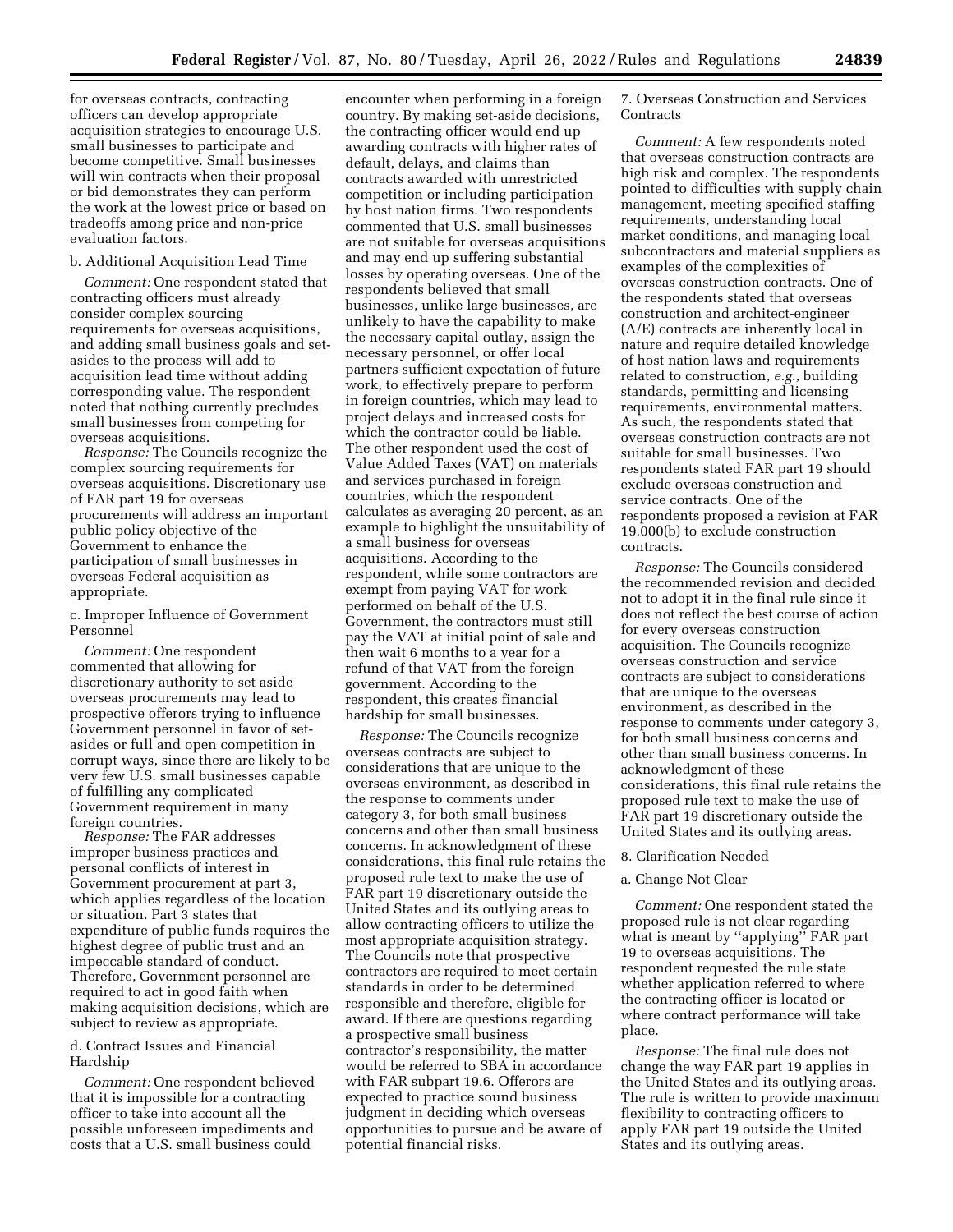#### b. Revisions Required to FAR 19.309

*Comment:* One respondent stated FAR 19.309 requires updating to indicate when provisions and clauses must be added.

*Response:* The final rule retains the proposed rule text to make changes to FAR 19.309, Solicitation provisions and contract clauses, which allows the provisions and clauses to be added when the contracting officer exercises their discretion and applies FAR part 19 to an overseas procurement.

# 9. Treaties and Other International Agreements

*Comment:* One respondent concluded that the Competition in Contracting Act (CICA) explains how it applies when international agreements and treaties apply for contracts awarded outside of the United States. Two respondents pointed out that neither the Small Business Act nor the proposed rule do the same to reconcile U.S. obligations in applicable treaties and international agreements. One of these respondents stated that the proposed rule is contrary to international treaty obligations, other applicable international agreement obligations, or local laws. Consequently, the contracting officer may not have the discretion to apply FAR part 19 to most construction and services contracts to be performed in a foreign overseas location. Treaties and international agreements are treated as paramount and are recognized as authorized restrictions on competition outside the United States.

*Response:* The Councils agree that the Small Business Act does not specifically address U.S. contracting obligations under applicable treaties or international agreements. The Councils also agree that contracting officers may not be able to apply FAR part 19 to overseas acquisitions when treaties or international agreements require solicitation or award to host nation sources or prohibit setting aside awards for U.S. firms. This FAR rule clarifies that FAR part 19 may be applied to procurements for supplies to be delivered or services to be performed outside the United States and its outlying areas. The proposed changes will encourage agencies to see if there are opportunities to contract with small businesses for overseas acquisitions and apply the Small Business Act to contracts awarded for performance overseas.

#### 10. Foreign Entities

a. Rule Is Supported by Inaccurate Data on Foreign Entities

*Comment:* One respondent stated that SBA cannot determine size standards for foreign entities, and that the entities are not eligible for socioeconomic categories. These entities are shown by default as ''other than small'' in the System for Award Management (SAM) and Federal Procurement Data System (FPDS), even though the entities may be small. The respondent noted that the proposed changes ignore that many contracts awarded outside the United States, for performance outside the United States, are awarded to foreign entities.

*Response:* SBA establishes size standards corresponding to North American Industry Classification System (NAICS) codes, which apply to all offerors for a specific procurement, regardless of whether the offerors are foreign entities. SBA's regulations define ''business concern'' as an entity that is ''organized for profit, with a place of business located in the United States, and which operates primarily within the United States or which makes a significant contribution to the U.S. economy through payment of taxes or use of American products, materials or labor'' (13 CFR 121.105). Such entities that meet the definition of ''business concern'' may be considered small for FAR part 19 procurements if they meet the size standard for the NAICS code assigned to a specific procurement. According to SBA, SAM and FPDS function as intended.

## b. Rule Excludes Small Foreign Entities

*Comment:* A respondent commented that, since non-U.S. businesses are not considered ''small,'' applying small business size standards outside the United States excludes foreign entities and limits competition to U.S. companies only, contrary to CICA.

*Response:* As explained in the response to the comment under category 10a, SBA's regulations allow ''non-U.S. businesses'' to be considered small business concerns for the purposes of FAR part 19 procurements if they meet the criteria at 13 CFR 121.105. The Councils note that CICA provides an exception that allows agencies to exclude from competition other than small businesses in furtherance of sections 9 and 15 of the Small Business Act (see 10 U.S.C. 2304(b)(2) and 41 U.S.C. 3303(b)).

c. Rule Allows Foreign Entities To Benefit From Set-Asides

*Comment:* One respondent questioned why a small business that is ''foreign located, foreign owned, foreign controlled'' should be allowed to benefit from Federal procurement regulations.

*Response:* This FAR rule is not changing which business concerns qualify for part 19 procurements. See the response to the comment under category 10a for discussion of SBA's definition of ''business concern.''

11. Compliance With the Limitations on Subcontracting Requirements

*Comment:* Two respondents raised concerns that many small businesses will likely have difficulties complying with the limitations on subcontracting requirements. One respondent pointed out that unlike large businesses, small businesses lack the necessary on-site personnel to perform certain percentages of work that are required by the FAR. The respondent further stated that in some countries labor laws mandate the use of local labor, which creates the concern of how to apply and administer the limitations on subcontracting requirements. The other respondent stated that in certain countries, non-local entities would need to be ''sponsored,'' which means a U.S. small business cannot operate without contracting out all on-site performance to a local subcontractor.

*Response:* The Councils recognize overseas contracts are subject to considerations that are unique to the overseas environment. It is not practicable to list in the FAR every factor that may affect an overseas acquisition. In acknowledgment of these considerations, this final rule retains the proposed rule text to make the use of FAR part 19 discretionary outside the United States and its outlying areas to allow contracting officers to utilize the most appropriate acquisition strategy. In addition, the Councils note that offerors should practice sound business judgment in deciding which opportunities to pursue. The Councils also note that FAR part 9 addresses certain standards every prospective contractor is required to meet to be determined responsible and therefore eligible for award.

12. Compliance With Existing Set-Aside and Subcontracting Regulations

*Comment:* One respondent recommended that effort be made in forcing greater compliance with existing small business set-aside and subcontracting regulations instead of pursuing the changes in the proposed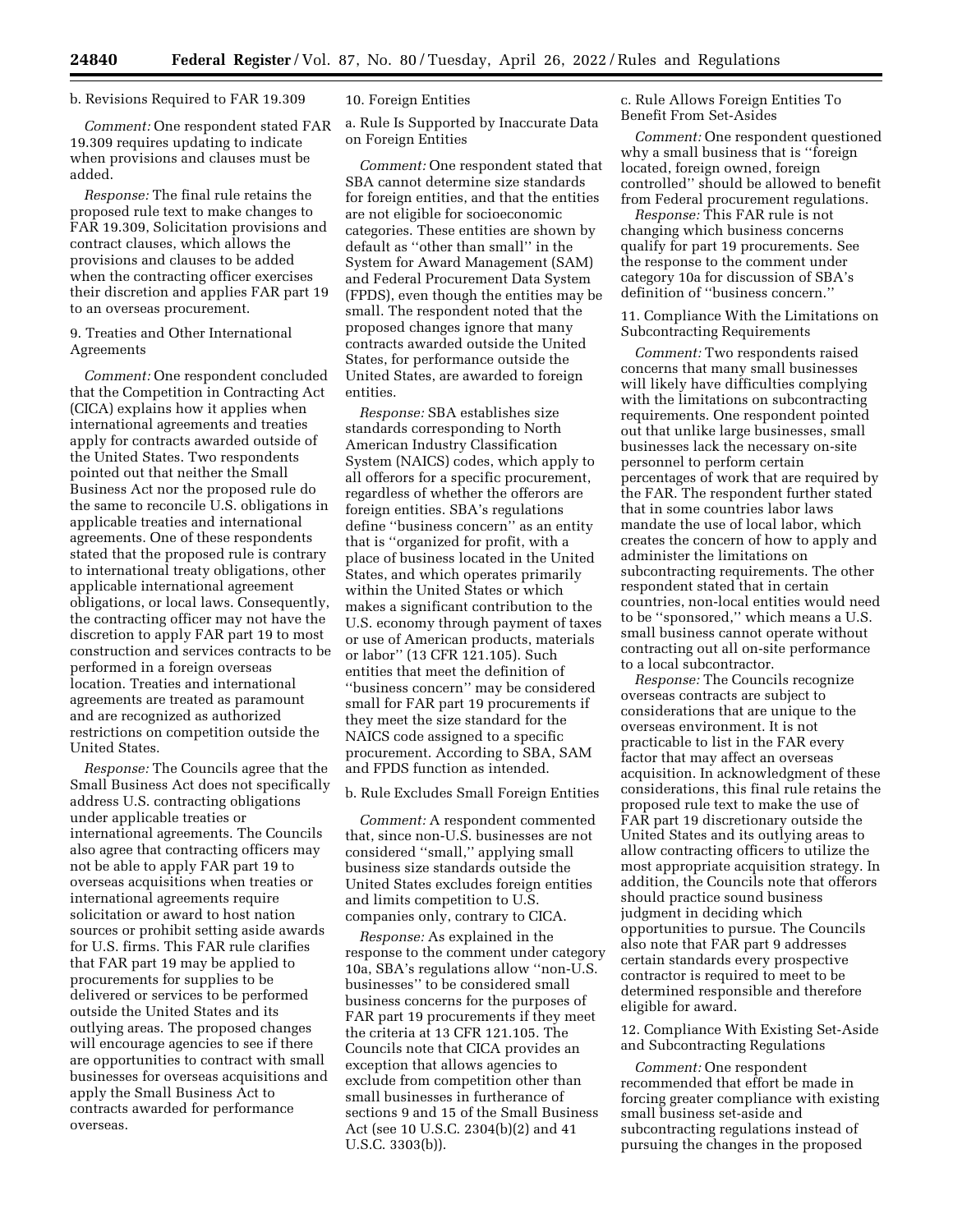rule. The respondent believes the proposed rule is expanding the definition of small business to include ''foreign located, foreign owned, foreign controlled'' businesses overseas.

*Response:* Agencies have procedures and processes in place to monitor and ensure compliance with existing acquisition regulations. For example, with respect to compliance with the acquisition regulations in FAR part 19, the agencies' Office of Small and Disadvantaged Business Utilization, or for DoD, Office of Small Business Programs, along with the procurement center representatives at SBA, have oversight of the use of FAR part 19 in the procurement process. As a result of these roles and functions, the Government has met its statutory small business goals since fiscal year 2013. This rule is expected to expand opportunities for small businesses overseas.

For further discussion related to businesses that may qualify as small for FAR part 19 procurements, see the response to comments under category 10c.

13. Small Businesses as Subcontractors for Overseas Acquisitions

*Comment:* One respondent stated that U.S. small businesses in most cases are better off supplying their expertise under overseas acquisitions as subcontractors to prime contractors that are able to undertake the necessary preparations to perform the Government's overall requirements. The respondent believes that small businesses incur excessive overhead charges compared to large businesses, which will result in the Government being charged significantly more overhead costs.

*Response:* The Councils do not concur with the assumption that small businesses are not suitable as prime contractors for overseas acquisitions. This FAR case clarifies that FAR part 19 may be applied to overseas acquisitions. The changes will encourage agencies to seek opportunities to contract to small businesses for overseas acquisitions. The Councils note that market research and competition will help to establish fair and reasonable prices, inclusive of overhead, for overseas acquisitions, regardless of whether offerors are small businesses or large businesses.

14. Exemption From Adjudication for Complaints About Noncompliance Overseas

*Comment:* One respondent recommended that contracting officer decisions to set aside, or not to set aside, procurements outside of the United

States and its outlying areas for small business be excluded from available grounds for protest. Similarly, the respondent recommended that advertisements of procurements alleged to represent bundling of requirements for performance outside of the United States and its outlying areas also be excluded from available grounds for protest. The respondent believes that because the proposed change has the effect of making compliance with the Small Business Act optional for procurements outside of the United States and its outlying areas, those procurements should be exempt from protests related to noncompliance with the Small Business Act.

*Response:* The Councils do not have jurisdiction to exclude bundling actions or set-aside decisions as an available ground for protest. Agency level protests are governed by E.O. 12979, Agency Procurement Protests (October 25, 1995). GAO protests are governed by 4 CFR part 21. Protests in Federal courts are governed by 28 U.S.C. 1491. Therefore, the respondent's recommendation is not incorporated into the final rule.

#### 15. Outside the Scope of This Rule

*Comment:* One respondent asked how this rule would impact the DoD requirement at DFARS 219.201 and if agencies outside of the United States would have to use the DD Form 2579, Small Business Coordination Record. A second respondent recommended that if the form 2579 was left as ''fully open and competitive with no set aside,'' even if a small business wins the award, there should be zero credit for the small business winning the award because neither the agency nor the SBA had anything to do with its award to a small business. This respondent further asked why the agency or SBA should receive credit when not making solicitations set aside for small business. A third respondent noted that the proposed rule is contrary to the countless Defense agreements that restrict competition to local contractors. This respondent specifically referred to the input a host nation would normally have regarding changes to an existing Status of Forces Agreement (SOFA). The respondent further stated that any changes without host nation input would not be well received by the host nation. One respondent noted that there are several DoD statutory exemptions for categories of contracts that should not be included by SBA for goaling purposes. The respondent also stated that these same contracting categories are exempt from SBA procurement center representative oversight. Therefore, the respondent

does not believe the proposed rule is consistent with SBA's goaling guidelines. One respondent noted that SBA had a regulation stating that, unless a small business was owned and located in the United States, it was not a small business that could benefit from Federal procurement regulations.

*Response:* These comments are outside the scope of this rule. Although FAR 19.502–2 addresses small business set-asides, the use of the DD Form 2579 is addressed in DFARS 219.201. The procedures addressing credit for small business awards, small business procurement goals, and how they are implemented, are established in Section 15(g) of the Small Business Act and are not included in this FAR rule. DoDspecific requirements related to review by procurement center representatives are addressed in DFARS 219.402. Guidance specific to compliance with Defense agreements and SOFAs, as well as the statutory exemptions, are implemented by DoD and are DoDspecific. Past definitions of ''business concern'' in SBA's regulations are not relevant to this rule.

## **III. Applicability to Contracts at or Below the Simplified Acquisition Threshold (SAT) and for Commercial Products (Including Commercially Available Off-the-Shelf (COTS) Items) or for Commercial Services**

This rule amends the prescriptions at FAR 19.309, Solicitation provisions and contract clauses, for provision 52.219–1, Small Business Program Representations; provision 52.219–2, Equal Low Bids; and clause 52.219–28, Post-Award Small Business Program Rerepresentation. As a result of those amendments, this rule makes conforming changes to FAR provisions 52.204–8, Annual Representations and Certifications and 52.212–3, Offeror Representations and Certifications— Commercial Products and Commercial Services. However, this rule does not impose any new requirements on contracts at or below the SAT, for commercial products including COTS items, or for commercial services. The provisions and clause continue to apply to acquisitions at or below the SAT, and apply or not apply to commercial products including COTS items, and for commercial services.

#### **IV. Expected Impact of the Rule**

Currently, FAR 19.000(b) states that FAR part 19, except for FAR subpart 19.6, applies only in the United States or its outlying areas. Some contracting officers have interpreted the phrase ''applies only in the United States'' to mean that they are not allowed to use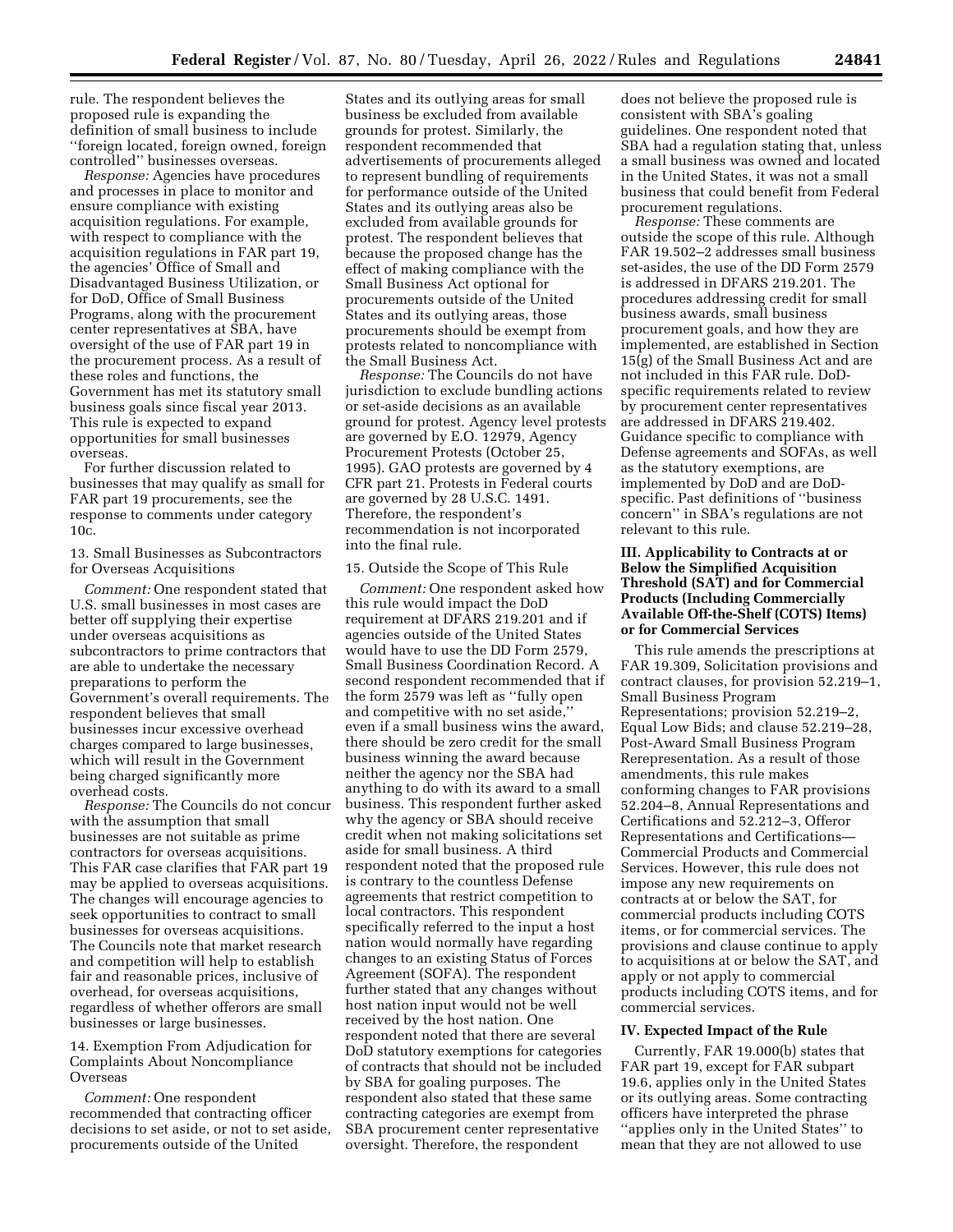the set-aside and sole-source procedures of FAR part 19 for overseas procurements. Other contracting officers have interpreted ''applies only in the United States'' to mean that they are not required to use FAR part 19 procedures for overseas procurements but may do so if they choose. These conflicting interpretations have resulted in inconsistent use of FAR part 19 procedures for overseas procurements across Federal agencies. Conflicting interpretations may also contribute to low numbers of overseas contract actions that are set aside for small businesses.

This rule clarifies that contracting officers are allowed, but not required, to use the set-aside and sole-source procedures of FAR part 19 for overseas procurements. While SBA's regulations do not make the use of small business regulations discretionary for overseas procurements, it is necessary for the FAR to make the use of the small business preferences in FAR part 19 discretionary to resolve the conflicts between, on the one hand, the Small Business Act and SBA's regulations and, on the other hand, international treaties and agreements, local laws, diplomatic and other factors that are unique to the overseas environment. Depending on the location of contract performance or delivery, these factors may limit the Government's ability to apply the small business preferences in FAR part 19 on a mandatory basis. To resolve these conflicts, this final rule makes the use of FAR part 19 discretionary outside the United States and its outlying areas.

As a result of the clarification provided in this rule, contracting officers may set aside more overseas actions for small businesses in the future. However, this rule does not impose additional costs or reduce existing costs for small businesses who may compete. The rule merely allows additional opportunities to be provided to small businesses through set-asides and other tools in FAR part 19 for overseas procurements.

Data are not available on the number of overseas procurements contracting officers have not set aside for small business as a result of the conflicting interpretations described in the first paragraph of this section. According to data obtained from the Federal Procurement Data System (FPDS) for fiscal years 2019, 2020, and 2021 combined, there were 359,567 awards for performance overseas, including contracts, task orders and delivery orders, and calls under FAR part 13 blanket purchase agreements. Of those awards, 344,720 were made to approximately 12,002 unique large

businesses, while 14,846 awards were made to approximately 3,223 unique small businesses. These numbers indicate that approximately 4 percent of actions awarded for performance outside the United States are awarded to small businesses.

Contract awards to small businesses could increase if contracting officers expand their use of set-asides and other tools in FAR part 19 for overseas procurements. FAR 19.502–2(b) states that the set-aside authority can only be used where a contracting officer has a reasonable expectation that offers will be received from two small businesses and that award will be made at a fair market price. Similarly, sole-source authority under any of the small business programs also requires certain conditions to be met before being utilized. The conditions for using the FAR part 19 sole-source authorities include, but are not limited to, making award at a fair and reasonable price. It is not possible to identify how many small businesses will have the capability, capacity, or inclination to compete for contracts performed outside the United States. In addition, it is not possible to predict how many overseas procurements contracting officers will set aside for small businesses as a result of the FAR changes.

## **V. Executive Orders 12866 and 13563**

Executive Orders (E.O.s) 12866 and 13563 direct agencies to assess all costs and benefits of available regulatory alternatives and, if regulation is necessary, to select regulatory approaches that maximize net benefits (including potential economic, environmental, public health and safety effects, distributive impacts, and equity). E.O. 13563 emphasizes the importance of quantifying both costs and benefits, of reducing costs, of harmonizing rules, and of promoting flexibility. This is not a significant regulatory action and therefore, was not subject to the review under section 6(b) of E.O. 12866, Regulatory Planning and Review, dated September 30, 1993.

#### **VI. Congressional Review Act**

As required by the Congressional Review Act (5 U.S.C. 801–808) before an interim or final rule takes effect, DoD, GSA, and NASA will send the rule and the ''Submission of Federal Rules Under the Congressional Review Act'' form to each House of the Congress and to the Comptroller General of the United States. A major rule cannot take effect until 60 days after it is published in the **Federal Register**. The Office of Information and Regulatory Affairs (OIRA) in the Office of Management and Budget has determined that this is not a major rule under 5 U.S.C. 804.

## **VII. Regulatory Flexibility Act**

DoD, GSA, and NASA have prepared a Final Regulatory Flexibility Analysis (FRFA) consistent with the Regulatory Flexibility Act, 5 U.S.C. 601, *et seq.* The FRFA is summarized as follows:

DoD, GSA, and NASA are amending the Federal Acquisition Regulation (FAR) to give agencies the tools they need, especially the ability to use set-asides, to maximize opportunities for small businesses outside the United States. Currently, the FAR states that the small business programs do not apply outside of the United States and its outlying areas (FAR 19.000(b)). However, with the changes to the Small Business Administration's (SBA's) guidelines for establishment of small business goals in response to section 1631(c) of the National Defense Authorization Act for Fiscal Year 2013 (Pub. L. 112–239), contracts performed outside of the United States are now included in the Government's small business contracting goals. In addition, SBA has clarified that, as a general matter, its small business contracting regulations apply regardless of the place of performance.

This rule is seeking to increase opportunities for small business overseas and to support SBA's changes by expanding the use of set-asides and other tools to contracts performed outside of the United States.

There were no significant issues raised by the public in response to the Initial Regulatory Flexibility Analysis.

This rule may have a positive economic impact on small businesses. The rule expands existing procurement mechanisms (*e.g.,* set-asides) to contracts performed outside the United States. Therefore, small businesses available to compete for Federal contracts performed outside the United States are most directly affected by this rule.

Analysis of the System for Award Management (SAM) as of January 2022 indicates there are over 420,000 small business registrants that can potentially benefit from the implementation of this rule. It is not possible to identify which of these small businesses will have the capability, capacity, and/or inclination to compete for contracts performed outside the United States. An analysis of the Federal Procurement Data System (FPDS) for fiscal years 2019, 2020, and 2021 revealed that for the combined three years, there were approximately 359,567 awards for performance overseas, including contracts, task orders and delivery orders, and calls under part 13 blanket purchase agreements (BPAs). Of those awards, 344,720 were made to approximately 12,002 unique large businesses, while 14,846 awards were made to approximately 3,223 unique small businesses.

This number could increase if contracting officers expand their use of set-asides and other tools in FAR part 19 for overseas contracts.

Therefore, this rule could affect a smaller number of small businesses than those found in SAM, but potentially more than those